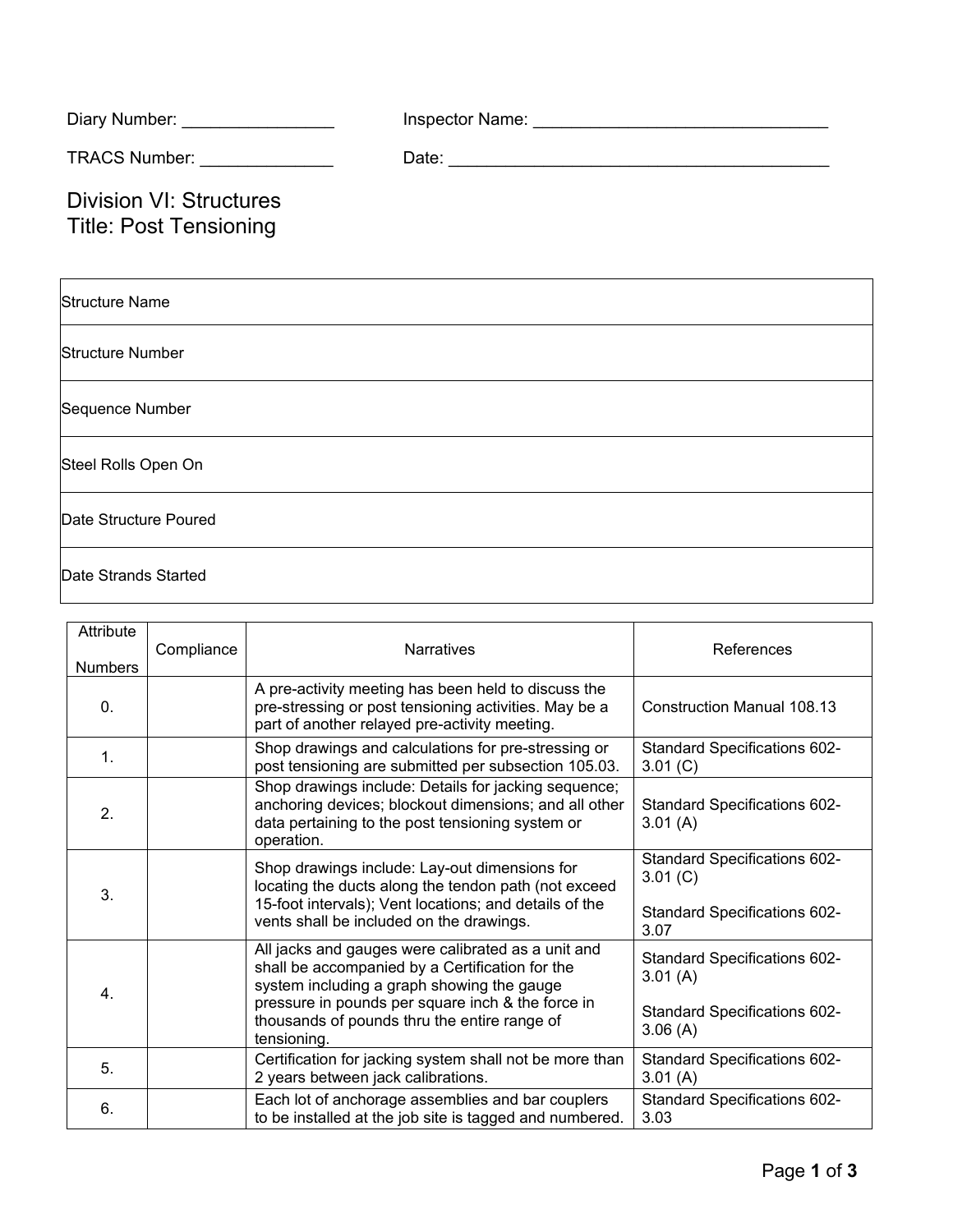| 7.  | Samples of each manufactures reels of strand or<br>coils of wire, or bars have been submitted for testing<br>along with the certificates of compliance.                                                                                                                      | Standard Specifications 602-<br>3.03            |
|-----|------------------------------------------------------------------------------------------------------------------------------------------------------------------------------------------------------------------------------------------------------------------------------|-------------------------------------------------|
| 8.  | Approved strength tests are received prior to<br>installation. If not, lot number, duct(s) and date are<br>documented: If rejected, ALL strands in those ducts<br>are replaced.                                                                                              | <b>Standard Specifications 602-</b><br>3.03     |
| 9.  | A cutting torch was not used on pre stressing steel                                                                                                                                                                                                                          | <b>Standard Specifications 602-</b><br>3.06 (C) |
| 10. | Bars of each size (each mill heat), wire from each<br>coil, & all strands from each manufactured reel that is<br>shipped to the job site has been assigned an<br>individual lot number and tagged in a manner that<br>each lot can be accurately identified at the job site. | Standard Specifications 602-<br>3.03            |
| 11. | All unidentified pre-stressing steel, anchorage<br>assemblies or bar couplers at the job site shall be<br>rejected.                                                                                                                                                          | Standard Specifications 602-<br>3.03            |
| 12. | The Anchorage assemblies are installed per the<br>approved shop drawings.                                                                                                                                                                                                    | <b>Standard Specifications 602-</b><br>3.03     |
| 13. | Duct installations for pre-stressing steel are securely<br>fastened to prevent movement or displacement<br>during concreting activities. [Ducts are placed within ±<br>$1/4$ inch]                                                                                           | Standard Specifications 602-<br>3.05            |
| 14. | Prior to closing the slabs of the box girder cells<br>(Deck), aerostatic or hydrostatic tests have been<br>conducted to check for leakage in the duct system to<br>prevent the grout from getting into the box girder<br>cells.                                              | Standard Specifications 602-<br>3.05            |
| 15. | Duct enclosures for pre-stressing steel is mortar-tight<br>and accurately placed at the locations shown on the<br>project plans or approved by the Engineer.                                                                                                                 | Standard Specifications 602-<br>3.05            |
| 16. | When ducts are completely encased in concrete, a<br>charging pressure of 40 lbs. per square inch for 5<br>minutes was retained; 20 psi after 5 minutes is<br>acceptable.                                                                                                     | Standard Specifications 602-<br>3.05            |
| 17. | For ducts not completely encased in concrete,<br>exposed areas were sealed with epoxy compound.<br>Then tested at 20 psi for 5 minutes, 10 psi after 5<br>minutes is acceptable.                                                                                             | <b>Standard Specifications 602-</b><br>3.05     |
| 18. | All leaks are repaired and ducts retested prior to<br>closing slab ducts are blown dry with oil free<br>compressed air.                                                                                                                                                      | <b>Standard Specifications 602-</b><br>3.05     |
| 19. | After installation in the forms, the ends of the ducts<br>are covered as necessary to prevent the entry of<br>water or debris into the ducts.                                                                                                                                | Standard Specifications 602-<br>3.05            |
| 20. | Duct enclosures for post tensioning are rigid,<br>galvanized, ferrous metal.                                                                                                                                                                                                 | Standard Specifications 602-<br>2.02            |
| 21. | High tensile seven wire strand conforms to the<br>requirements of AASHTO M 203 for grade 270.                                                                                                                                                                                | Standard Specifications 602-<br>2.01            |
| 22. | Pre-stressing steel for post-tensioning is installed in<br>the ducts after completion of concrete curing;<br>stressing and grouting are completed within 10<br>calendar days, rust formed during the 10 days will not<br>be cause for rejection.                             | Standard Specifications 602-<br>$3.06$ (C)      |